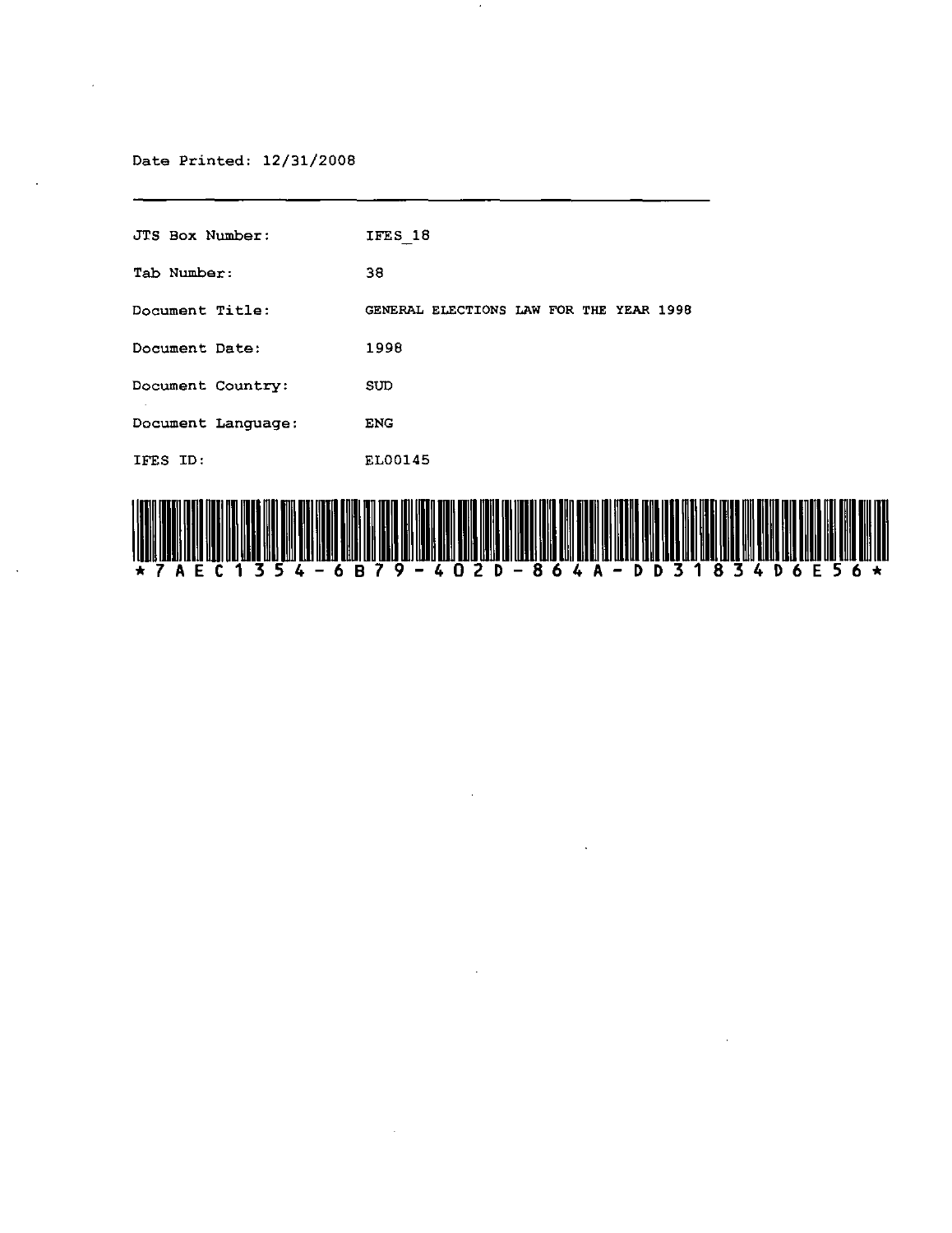**" 0,** 

 $D$  English • Français •  $\blacksquare$ العربيّة •  $\blacksquare$  FE.

| 0001                                                      | <b>SEARCH</b>                                                                                                                                                                                                                                                                         | <b>ALENOTOWES</b>                                                                          | Arab Election Law Compendium<br><b>ELECTOR TERMS</b>                                                                                                       | <b>ULLIS</b>                                                                                                                                                                                                                                                                                                                                                                                                                                                                                                                                                                                                            |
|-----------------------------------------------------------|---------------------------------------------------------------------------------------------------------------------------------------------------------------------------------------------------------------------------------------------------------------------------------------|--------------------------------------------------------------------------------------------|------------------------------------------------------------------------------------------------------------------------------------------------------------|-------------------------------------------------------------------------------------------------------------------------------------------------------------------------------------------------------------------------------------------------------------------------------------------------------------------------------------------------------------------------------------------------------------------------------------------------------------------------------------------------------------------------------------------------------------------------------------------------------------------------|
| Algeria<br>Djibouti<br>Egypt<br>Jordan<br>Lebanon<br>SELE |                                                                                                                                                                                                                                                                                       | Sudan                                                                                      |                                                                                                                                                            |                                                                                                                                                                                                                                                                                                                                                                                                                                                                                                                                                                                                                         |
| Comments                                                  | Independence                                                                                                                                                                                                                                                                          | 1 January 1956 from Egypt and UK                                                           |                                                                                                                                                            |                                                                                                                                                                                                                                                                                                                                                                                                                                                                                                                                                                                                                         |
|                                                           | Government                                                                                                                                                                                                                                                                            | Presidential-parliamentary (military-<br>dominated)                                        |                                                                                                                                                            |                                                                                                                                                                                                                                                                                                                                                                                                                                                                                                                                                                                                                         |
| Search Sudan                                              | <b>Election Law</b>                                                                                                                                                                                                                                                                   | General Elections Law for the Year 1998                                                    |                                                                                                                                                            |                                                                                                                                                                                                                                                                                                                                                                                                                                                                                                                                                                                                                         |
|                                                           | <b>Suffrage</b>                                                                                                                                                                                                                                                                       | 17 years old                                                                               |                                                                                                                                                            |                                                                                                                                                                                                                                                                                                                                                                                                                                                                                                                                                                                                                         |
|                                                           | <b>Last Election</b>                                                                                                                                                                                                                                                                  | 2000 (Exec), 2000 (leg)                                                                    |                                                                                                                                                            |                                                                                                                                                                                                                                                                                                                                                                                                                                                                                                                                                                                                                         |
|                                                           | <b>Next Election</b>                                                                                                                                                                                                                                                                  | 2005 (Exec), N/A (Leg)                                                                     |                                                                                                                                                            |                                                                                                                                                                                                                                                                                                                                                                                                                                                                                                                                                                                                                         |
|                                                           | <b>Seats In</b><br>Parliament                                                                                                                                                                                                                                                         | 360                                                                                        |                                                                                                                                                            |                                                                                                                                                                                                                                                                                                                                                                                                                                                                                                                                                                                                                         |
|                                                           | #of women in<br><b>Parliament</b>                                                                                                                                                                                                                                                     | 35 (2.7%)                                                                                  |                                                                                                                                                            |                                                                                                                                                                                                                                                                                                                                                                                                                                                                                                                                                                                                                         |
|                                                           | (Law No. 15 for the Year 1998)<br>whose text reads as follows:<br>Chapter One:<br><b>Preliminary Provisions:</b><br>Title of the Law and its Application<br><b>Deletion and Exception</b><br>according to the articles of this law.<br>Definitions<br>otherwise:<br>National Assembly | General Elections Law for the Year 1998<br>shall be put into force upon its certification. | have the meanings assigned thereto hereunder unless the context provides<br>vote for the National Referendum or the President's election or members of the | In accordance with the constitution of the Republic of Sudan for the year 1998, the<br>National Council has passed and the President of the Republic has signed the law<br>Article One: This law shall be called "General Elections Law for the year 1998", an<br>Article Two: The General Elections Law for the year 1995 shall be revoked, howev<br>any regulations or rules issued since shall stay effective unless abrogated or modi<br>Article Three: The following words and expressions, wherever stated in this law, sl<br>The National Circle means the geographic circle that comprises electors eligible to |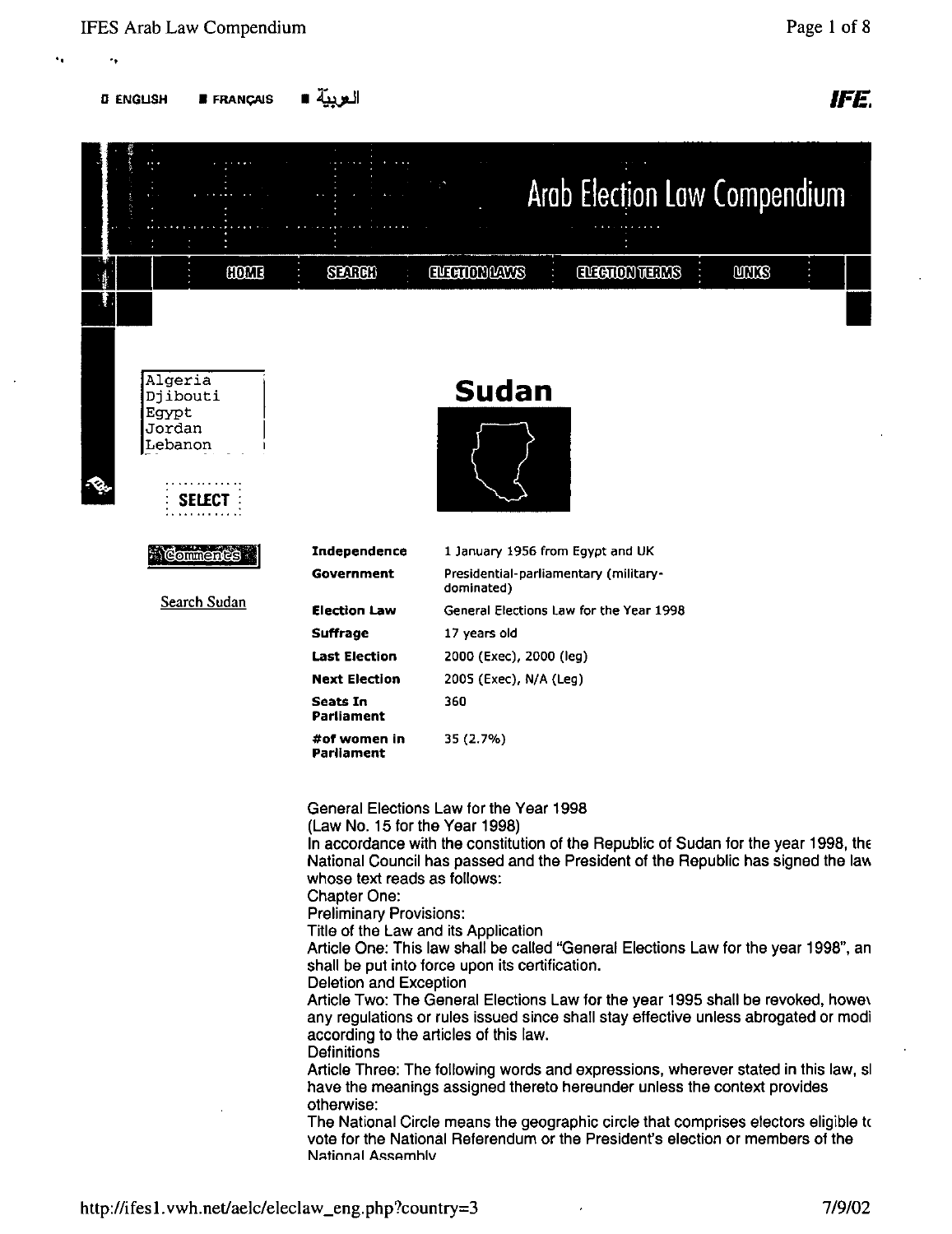$\ddot{\phantom{0}}$ 

**...................** *· ......... ···\_·z·* 

The Provincial Circle means the geographic circle that comprises electors eligible vote for the Provincial Magistrate or the Provincial Assembly members.

The Local Circle means the geographic circle that comprises electors eligible to vc for members of the Local Assembly.

The Referendum means the procedure that is carried out by ''The Commission "to hold a national referendum according to article 26 of this law.

The Higher Councils means the councils formed according to article 6 of this law. The Periphery Council means the periphery council for any election or referendurr formed according to article 8 of this law.

The Elector means the elector for the direct or special or indirect elections whose proficiency requirements are detailed in article 10 of this law.

The Elections means the polling of the electors according to the Constitution and t Law to elect the President, or Provincial Magistrates, or National Assembly memb or Provincial or Local Assembly members, or the govemor or the members of any party "The Commission" should hold a referendum for.

The Commission means the general elections' commission mentioned in article 4 this law.

Chapter Two:

The Commission:

The Commission and its Structure and its Responsibilities Article Four:

1- An independent commission shall be established and named "the General Elections Commissions" having a legal personality.

2- By a Presidential decree and the approval of the National Assembly, The Commission shall comprise of a president and two members, on the condition tha they are chosen for their merit, neutrality and honesty. The President shall fix their stipends.

3- The Commission shall be liable to the President and the National Assembly for actions.

The Commission's Jurisdictions and Powers

Article Five: "The Commission" shall have the jurisdiction and the power to prepar the general record and any other document, and to impose general rules for the elections and the referendums, and to take executive measures to administer the: acts. The Commission, and none else, shall have the following jurisdictions and powers:

a) Preparing the general elections record, its publication, its safekeeping, its annu: revision and its endorsement,

b) Preparing the electors' record for the indirect elections,

c) Carrying out the elections for the President of the Republic or the Provincial Magistrate, and for members of the National Assembly and of the Provincial and Local Assemblies,

d) Carrying out the referendum according to the constitution of the Republic,

e) Delineating the geographic circles for the direct elections,

f) Displaying fairly the candidates to the voters through the public media and communication means,

g) Fixing the procedures and the time schedules for the candidates to declare thei candidacy and their endorsement, for the appeals and the tasks of the "Reconcilia Council", for the withdrawal of candidates and for the final tally of the candidates,

h) Regulating the display of the candidates for the public opinion, and preparing la for the candidates to present them to voters, and arranging the representation of t candidates, and keeping the timing of all these procedures,

i) Fixing the proceedings and the time-schedules and preparing the local polling stations,

j) Fixing the measures to ensure discipline, freedom and justice in the polling proceedings, and to ensure proper control over these measures,

k) Checking the number of voting cards, and regulating the tally of the final results the elections and the referendum, and declaring the election's or the referendum's final results,

I) Postponing any election's or referendum's procedure due to a force majeure, an abrogating the election results if the Commission receives any proof of misconduc any circle, on the condition that it should redress the faux pas as soon as possible  $m'$  Fivinn the tasks: the nowers: the procedures and the sensice conditions of the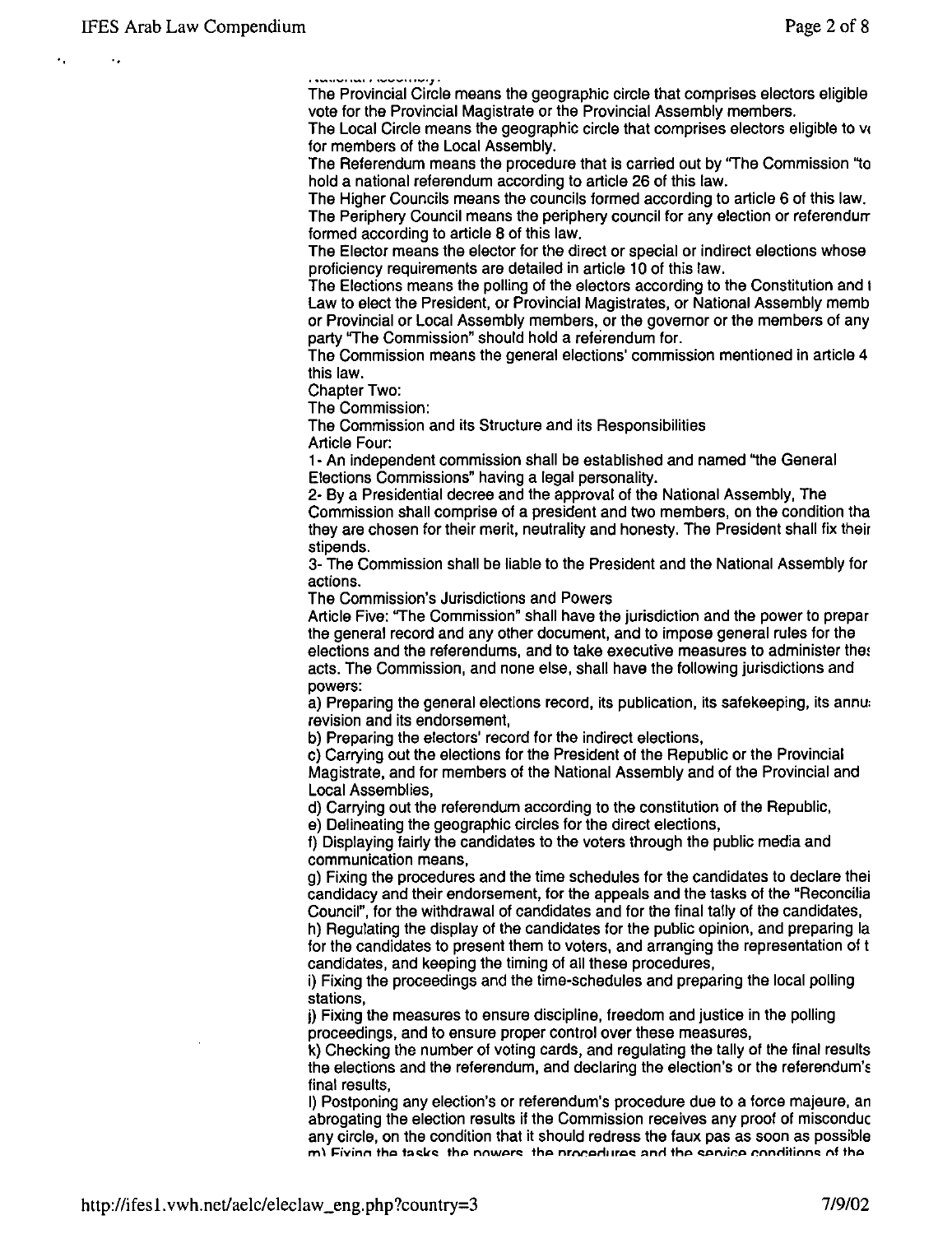$\epsilon_{\rm{B}}$ 

 $\overline{m_1}$  , indig the teene, the potters, the protection of entrated the set the exhibitions of this registration officers or the election or referendum officers,

n) Rectify any matters or procedures or orders necessary for the registration or th' election or the referendum processes.

Chapter Three:

The Higher Councils and the Appointment of Registration and Election Officers: Creation of the Higher Councils

Article Six: The Commission shall create Higher Councils for the Provinces to revi the registration process, or to carry out elections or referendums, or to carry out al procedure falling within the Commission's jurisdiction. Members of the Higher Councils shall be chosen for their neutrality, independence and honesty. The Higher Councils' jurisdictions and powers

Article Seven: The Higher Councils shall have the following jurisdictions and powe a) Issuing orders or decisions or measures to control the registration process or tt elections or the referendum processes according to the rules of this law and the n enunciated by the Commission,

b) Prompting the necessary arrangements for the candidacy and the general displ of the candidates to the voters, and regulating the publication and the promotion 0 the candidates' programs,

c) Taking the necessary arrangements to run the voting procedure,

d) Conveying any results or recommendation to the Commission,

e) Any other jurisdictions or powers designated to it by the Commission. Creation of Periphery Councils

Article Eight: The Higher Council has the right, upon the approval of the Commiss to create temporary Periphery Councils in every referendum circle or station or indirect election post, and to fix their jurisdictions and powers.

Registration and Election Officers

Article Nine:

1- The Commission appoints permanent officers to regulate the public election re( and to maintain it, or temporary officers to review the public election record in the Periphery Council's command headquarters that has that authority.

2- The Higher Council appoints temporary officers to carry a referendum for or to elect the command of any Periphery Council in any indirect election post or circle. 3- The Commission has the right to appoint temporary councils to do any check 01 investigation or revision concerning any election or referendum.

Chapter Four:

The Public Election Record:

Eligibility of the Voter

Article Ten:

1- The voter must be:

a) Sudanese,

b) 17 years old,

c) Sane.

2- The voter voting for direct elections has to have resided in the circle where elections will take place for at least three months at the time of the closing of the voters' record.

3- The voter voting for the Presidency or taking part of the referendum while outside Sudan has to be residing in the foreign country with the appropriate visa and not merely visiting.

4- The voter voting for the scientific section must have had a diploma in a field requiring the completion of two or more years past secondary education and licen' from the appropriate authority.

5- The voter voting for the professional section must be a member of a national ur or a provincial union or whatever takes their places.

Preparing the Election Record

Article Eleven:

1- The Commission does the following:

a) Tallying all the voters according to their eligibility standards and enrolling them i the public election record,

b) Stating the place of residence of the voters and preparing lists of them in the election record on the national circle or the provincial or local circles, and maintain that rocord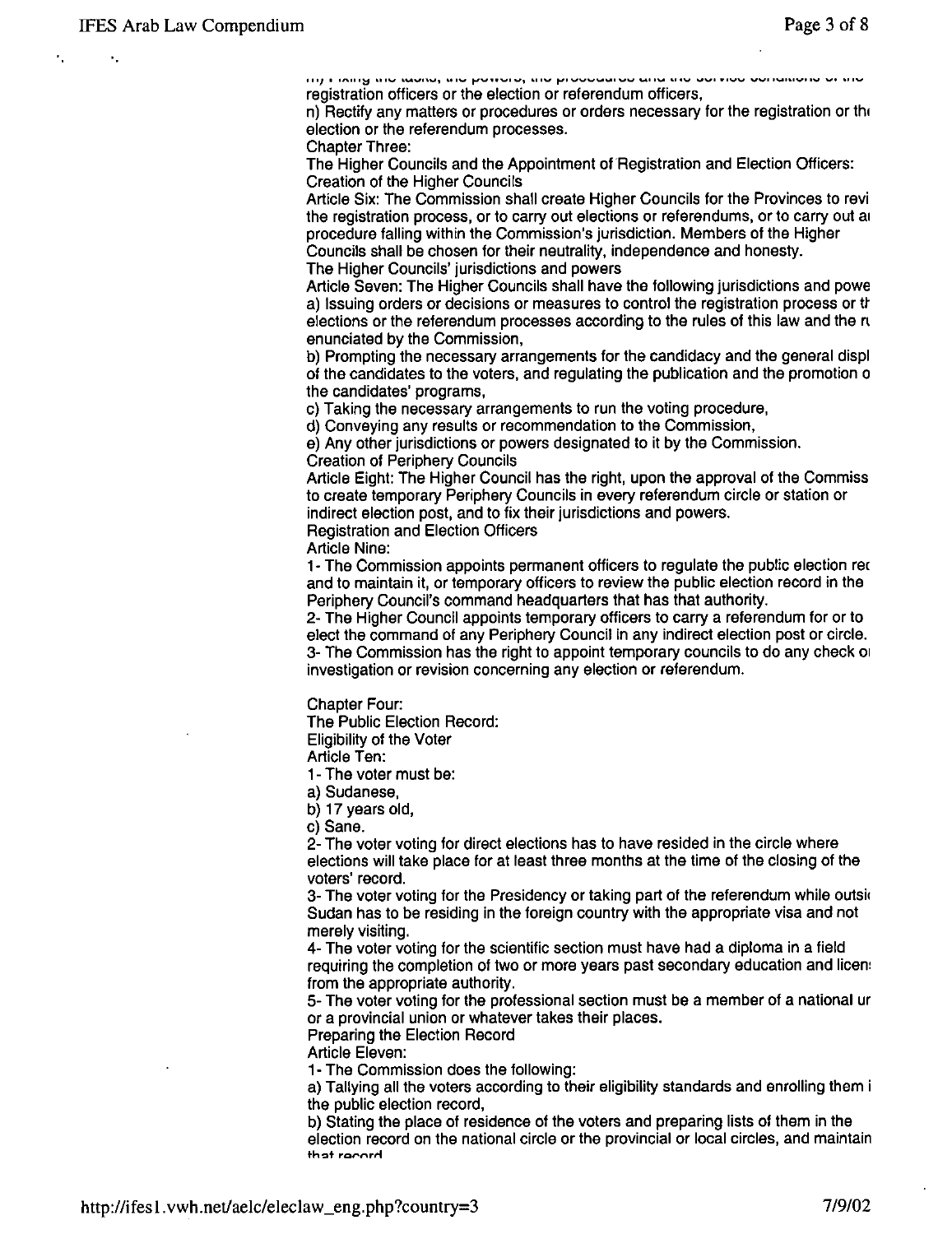$\ddot{\phantom{1}}$ 

~IIU\ **'10" .... ' U,** 

c) Declaring the voters from the scientific and professional sections in a record an maintain it,

d) Reviewing what has been declared in the record two months before the end of i year to check whether the voters declared meet the eligibility standards, or declare them in a different list if they change their places of residency, or take out any vote who lost their eligibility standards,

e) Publish all the lists and make them open to any review or appeal so that they w become final lists in the record by the end of the year.

2- The Commission might ask the aid of any popular or governmental front to be  $\varepsilon$ to declare and encompass the voters or to register them.

Delineating the Circles

Article Twelve: The Commission delineates the circles for direct elections on the condition that the number of people encompassed into the National Circle must nc be in excess of or less than 20% of the median standard. The median standard represents the total population of the Sudanese Republic or province or locality divided by the number of members in the National Assembly or the Provincial or L Assemblies who were elected directly respectively.

The Evidential Force of the Election Record

Article Thirteen: When the Commission certifies the election record after its closin the end of the year, it becomes an evidence regarding the eligibility of the registen voter, and no appeal would be heard about any procedure pertaining to it. Chapter Five:

Nomination and Accession:

Nomination of the Candidate

Article Fourteen:

1- No person can nominate themselves for the elections,

2- No less then 20 people can nominate a candidate for the elections for a membership in the National Assembly or the Provincial or Local Assemblies, on the condition that these candidates should meet the eligibility of the voters, 3- No fees shall be levied from the candidate, however, every nominee has to pay nomination fees, and every nominee has to pay insurance according to the

regulations,

4- Every nomination shall hold the candidate's name and address and qualificatiol in addition to the names and addresses of the nominators. The candidate should meet the eligibility standards stipulated in the constitution and the law, and his writ agreement to the nomination has to be attached.

Eligibility of the Candidate

Article Fifteen:

1- The eligibility requirements for the candidate for the membership of the Nationa Assembly or the Provincial or Local Assemblies are the same requirements stipul, in article 68 of the constitution,

2- The eligibility requirements for the candidate from the scientific section should t the same as the eligibility requirements of the voters of that section according to article 10(4) of the law,

3- The candidate from the professional section should be a member of National 01 Provincial Union or whatever takes their places according to article 10(5) of the lay Obligations of the Candidate for the National, Provincial or Local Assemblies Article Sixteen: no person shall be nominated to the National, Provincial or Local Assemblies unless they present the following to the Commission:

a) Acknowledgment to abide by the constitution,

b) A certificate of their resignation from any public office, provided they do not lose their workers' status,

c) A declaration by the candidate whether they are independent or they belong to  $\epsilon$ registered group in accordance with the Organizing of Political Allegiance Law for year 1998.

Acceptance of the Nominees

Article Seventeen: The Higher Council shall accept the nominees after the lapse c the appeal period according to the regulations.

The Reconciliatory Council

Article Eighteen: The Commission might appoint in any National, Provincial or Loc circle a temperant Peconciliatory Council from corunulation poople who are not to b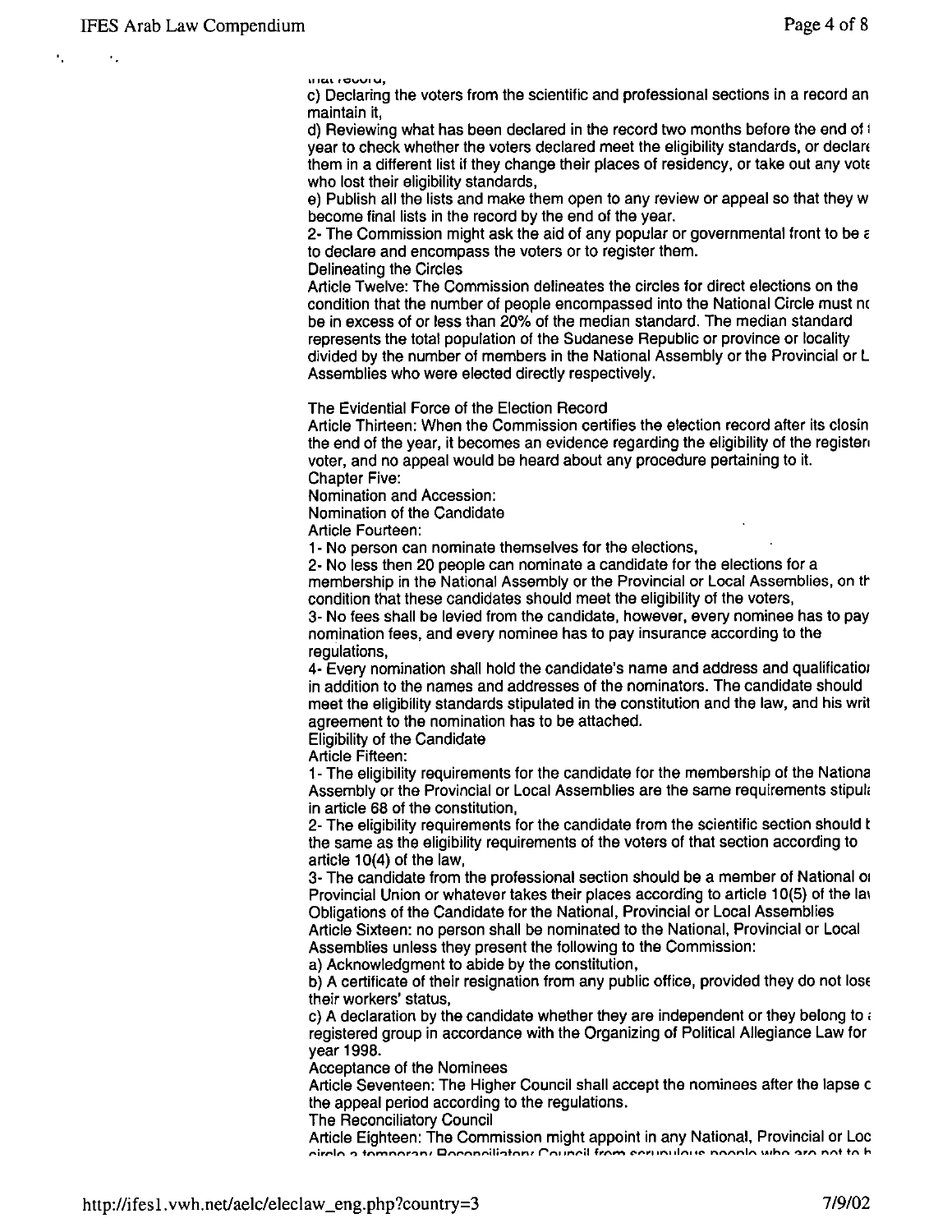$\epsilon_{\rm{1}}$  .

**\"111,,,110 a U::,IIIJJvrQry I tDUVllvlllQlVly VVUIIIJII IIVIII OlovIUtJU1VU» JJCUJJIO ""IV 010 IfUllU I.J**  nominees.

Jurisdiction of the Reconciliatory Council

Article Nineteen: The Reconciliatory Council shall discuss and consult with all candidates after the lapse of the administrative and judicial appeal period in order convince any candidate to willingly withdraw their nomination. Chapter Six:

The Presidential Election:

Nomination for the Presidency

Article Twenty:

1- No less then 100 people from each province from no less than one-half of the t, provinces of Sudan and who meet voter eligibility requirements shall nominate an) person who meets the requirements for the Presidency for the position of the President,

2- It shall be provided in the nomination application the name of the candidate, the address and their qualifications, the names of the people who nominated them, th addresses and qualifications. Also attached must be the candidate's written appro of their nomination,

3- The candidate pays no fees. However, the person who nominates a candidate I to pay a nomination fee, and the candidate has to pay insurance money in accordance with the rules.

The Presidential or Local Magistrate Candidate's Obligations

Article Twenty-one: No one shall be nominated for presidential or local magistrate position unless the following are satisfied:

a) A commitment to adhere to the constitution,

b) A resignation-approval certificate if the candidate was a public employee,

c) A declaration by the candidate that they were independent or belonged to a grouping registered according to the Organizing of Political Allegiance Law for the year 1998.

The Commission's Placing of the Presidential Nomination's Rules Article Twenty-two:

1- The Commission shall place the rules and time schedules for the nomination according to eligibility, and for the appeals and the resolution of these appeals, 2- The Commission shall place the rules and time schedules for the fair exposing

the Presidential candidates,

3- The Commission shall conduct the voting course and set the time schedule am the regulations for this course.

Chapter Seven:

The Ballot

Designating and Regulating the Ballot Center

Article Twenty-three:

1- The Commission shall designate the ballot centers to receive voters taking into consideration their closeness to voters' homes. The Commission shall also regula the working of these centers, their duration, their conclusion, their order and their cleanness of any form of electoral corruption,

2- The Commission shall make arrangements to help handicapped or illiterate  $i$ ndividuals, and to gauge election slips and election boxes, and to tally the votes  $$ every precision, revise the tally and reach a result,

3- The Commission shall organize the acceptance of the nominees' delegates an< their attendance of the voting and counting processes.

The Conscientious Observers

Article Twenty-four: The Commission shall appoint legal or judicial or other conscientious observers in consultation with the authorized authorities to improve procedures and to constitute the general certificate for the lawfulness and the impartiality of the elections.

The Election's Results

Article Twenty-five:

1- The Higher Council with full constituency shall decide the result of the elections the following manner:

a) If all other nominees withdrew their nomination leaving only one winning by  $\sim$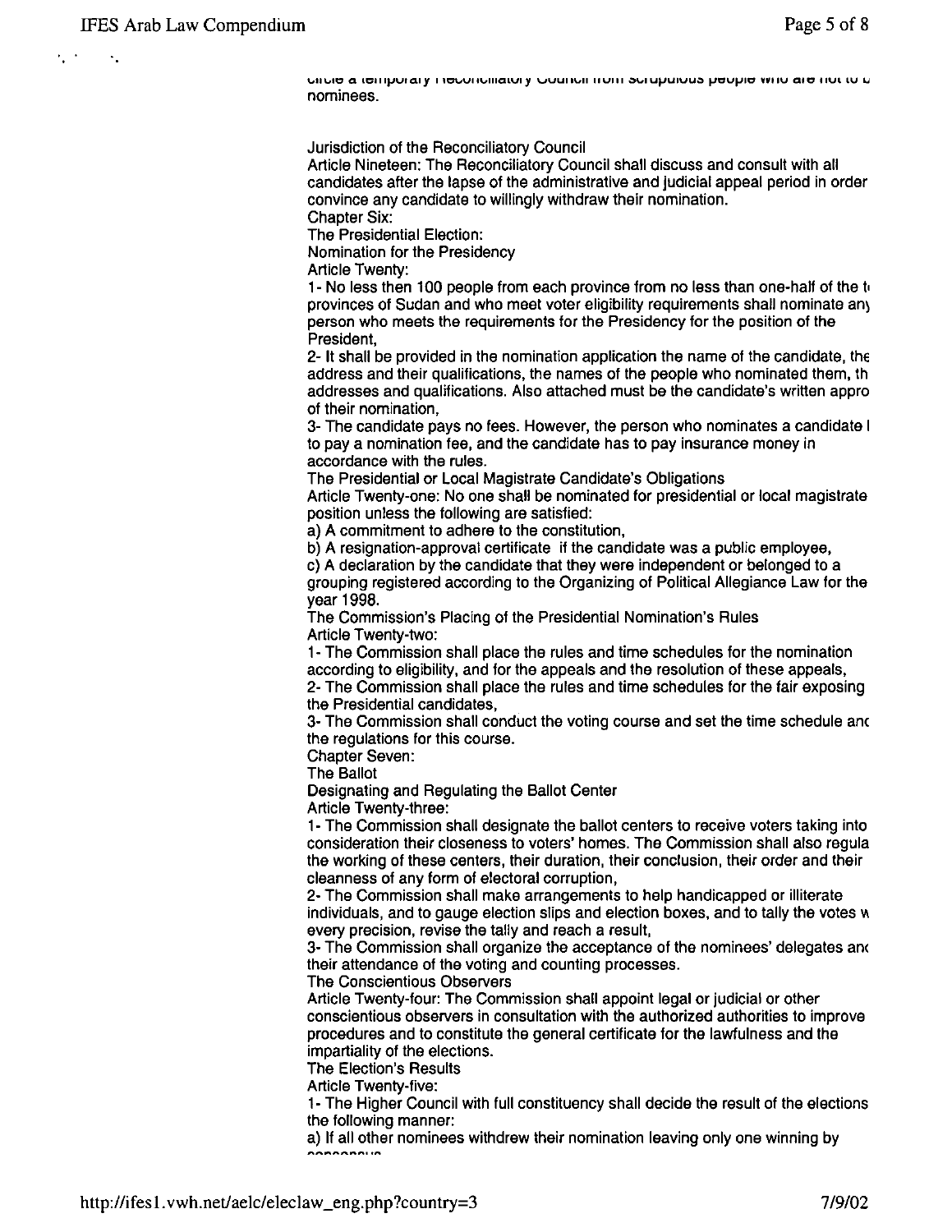-.

**....VII;:)t1II;::,U;:,.** 

b) If one of the nominees won by getting the highest votes,

2- The result shall be yielded to the Commission, and any appeal will be filed with according to the rules, then the Commission shall decide if a revision is required a declare the validity or invalidity of the final results as soon as possible,

3- When the Commission declares the final results, they become a fait accompli a no judicial or administrative appeal shall be heard concerning them,

4- The Commission shall declare the election results through audio-visual media.

Chapter Eight:

The Referendum

Yielding the Matter to the Commission for Referendum

Article Twenty-six: The Commission holds a referendum regarding any matter proposed to it by the President or the National Council if agreed upon by consensl or a (50%+1) majority vote, for the reason of making a decision in any matter that reverberates the higher values or the national will or the public interests. Referendum Procedures and Rules

Article Twenty-seven:

1- The Commission shall determine the time of exhibiting the matter proposed for referendum so that the public has sufficient time to become acquainted with it and discuss it,

2- Only people who are eligible for voting shall partake in the referendum,

3- Exhibiting the proposed matter shall be done in a period not exceeding sixty da: from the day the Commission receives it according to rules specified by the Commission,

4- The Commission shall conduct the referendum and declare the results,

5- The proposed matter shall pass in a referendum if it wins the confidence of (50' + 1) of the eligible voters,

6- Any matter approved by a national referendum shall have a status above the statute and shall only be revoked according to the rules of the constitution.

Chapter Nine:

Membership of the National Assembly and the Provincial Assembly Membership of the National Assembly

Article Twenty-eight: The National Assembly shall comprise of 360 deputy membe elected according to the following:

a) 270 deputies voted directly from the National Circles,

b) 90 deputies voted by special voting and indirect voting in the following manner: 1- 35 female deputies elected by special voting from female voters, each deputy representing one province, except for the most inhabited three provinces where et province is represented by three deputies, and the next more inhabited three provinces where each province is represented by two deputies,

2- 26 deputies elected by special voting from voters from the scientific section in accordance with article 10(4) registered in each province, where each province is represented by one deputy,

3- 29 deputies elected by indirect voting from voters from the professional section the following manner: - 11 deputies elected by members of the Workers' Union General Conference nationally in Sudan; - 10 deputies elected by members of the Farmers' Union General Conference nationally in Sudan; - 3 deputies elected by members of the Employers' Union General Conference nationally in Sudan; - 5 deputies elected by members of the Shepherds' Union General Conference natior in Sudan.

Membership of the Provincial Assembly Article Twenty-nine:

1- The Provincial Assemblies shall comprise of a number proportionate with the population density in the following manner:

a) where the Province's total population is not in excess of one million: 48 deputy **--\_ .... \_ ....**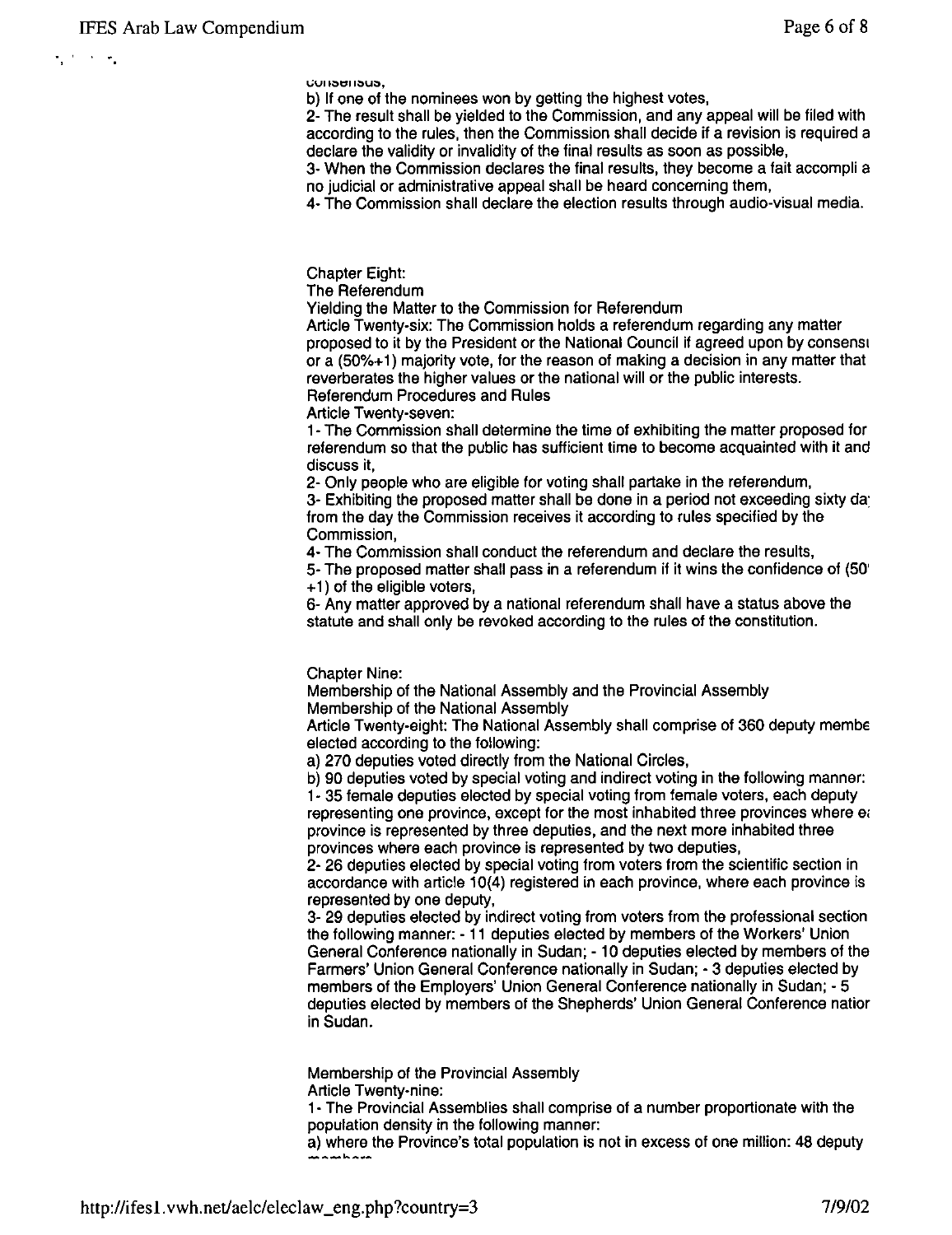IIIeniuers,

b) where the Province's total population exceeds one million but is less than two million: 60 deputy members,

c) where the Province's total population exceeds two million but is less than three million: 72 deputy members,

d) where the Province's total population exceeds three million: 84 deputy member 2- Three quarters of the number of the members of the Provincial Assembly shall deputies elected by direct voting in the Provincial Circles,

3- One quarter of the number of the members of the Provincial Assembly shall be deputies elected by a special vote or indirect vote in the following manner:

a) one third female eligible voters in the Province (4 or 5 or 6 or 7 deputies accord to the number of the Assembly),

b) one third scientific from the scientific voters section in the Province (4 or 5 or 6 according to the number of the Assembly),

c) one third professionals from the professional voters section in the Province (4 0 or 6 or 7 according to the number of the Assembly), provided that each union's vo elect one deputy representing them. The Commission shall decide, where the nun of deputies from the Professional section exceeds four in any one Province, to rait the number of representation of a section by one deputy or two deputies according the number of members of the section and their effectiveness.

Chapter Ten:

General Provisions

The Administrative Structure

Article Thirty:

1- The Commission shall establish its administrative and functional structure, and submit it to the President for approval,

2- The Commission can appoint employees and workers in accordance with its functional structure,

3- The Commission shall decide the terms of service for temporary employees appointed for registration, elections and referendum.

The Commission's Budget

Article Thirty-one:

1- The Commission shall have an independent budget prepared according to sour accountancy principles in order to carry out its tasks, and shall submit it to the President to endorse it within the national state budget,

2- The Commission's funds shall be deposited in checking or savings accounts in banks according to the banking regulations observed in the country,

3- The Commission shall retain accurate and complete accounts, and it will also retain books and documents according to sound accountancy principles. Revision

Article Thirty-two: The Public Revision Department or whoever it authorizes under supervision shall revise the Commission's accounts at the end of each fiscal year order to submit it to the President and to the National Assembly.

The Head and Members of the Commission's Immunity

Article Thirty-three: Unless caught red-handed, no criminal procedures shall be tal against the head of the Commission or any of its members without the sanction of President.

The Authority to Utilize Means of Public Transportation

Article Thirty-four: The Commission can, upon the approval of the President and if serious cases, when conducting Presidential or Magistrate election or the

referendum, and in coordination with the specialized state department, temporarily use the necessary means of transportation from the public sector.

The Authority to Issue Rules

Article Thirty-five: The Commission can issue rules to help implement the provisio of this law.

 $\sim$  . ... . . . . . .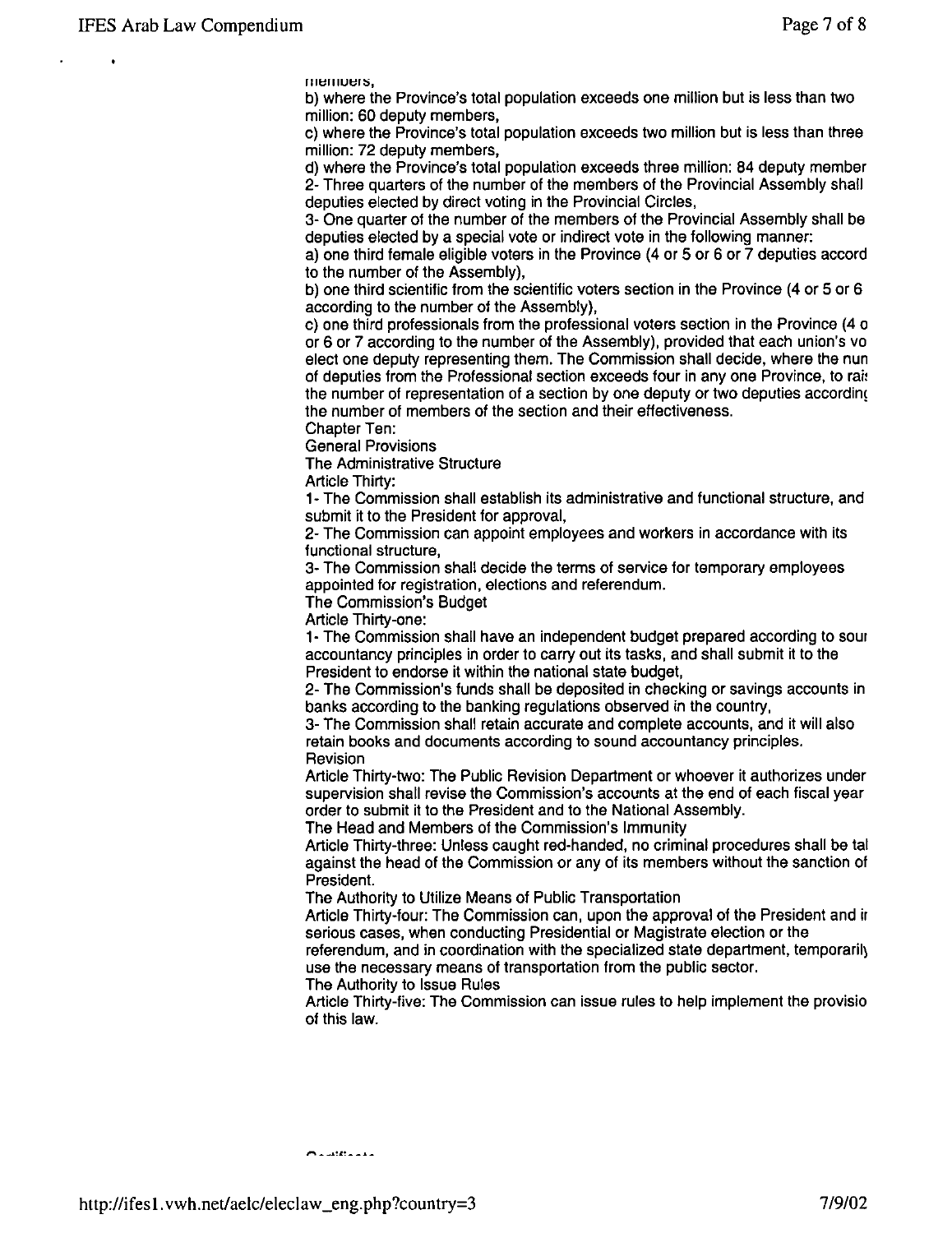$\mathbf{r} \rightarrow \mathbf{r}$ 

 $\mathcal{A}$ 

vertificate

I hereby certify that the National Assembly has passed the Law for National Electi, for the Year 1998 during its 34th congress of the 6th cycle dated 25, Sha'ban, 141 (Hijra), congruent to 14 December 1998. Dr. Hassan Abdullah EI-Turabi Head of the National Council

I hereby approve General Omar Hassan Ahmad EI-Basheer The President of the Republic of Sudan Date 25, Sha'ban, 1419 (Hijra) 14 December, 1998



**copyright 2002 International Foundation for Election Systems**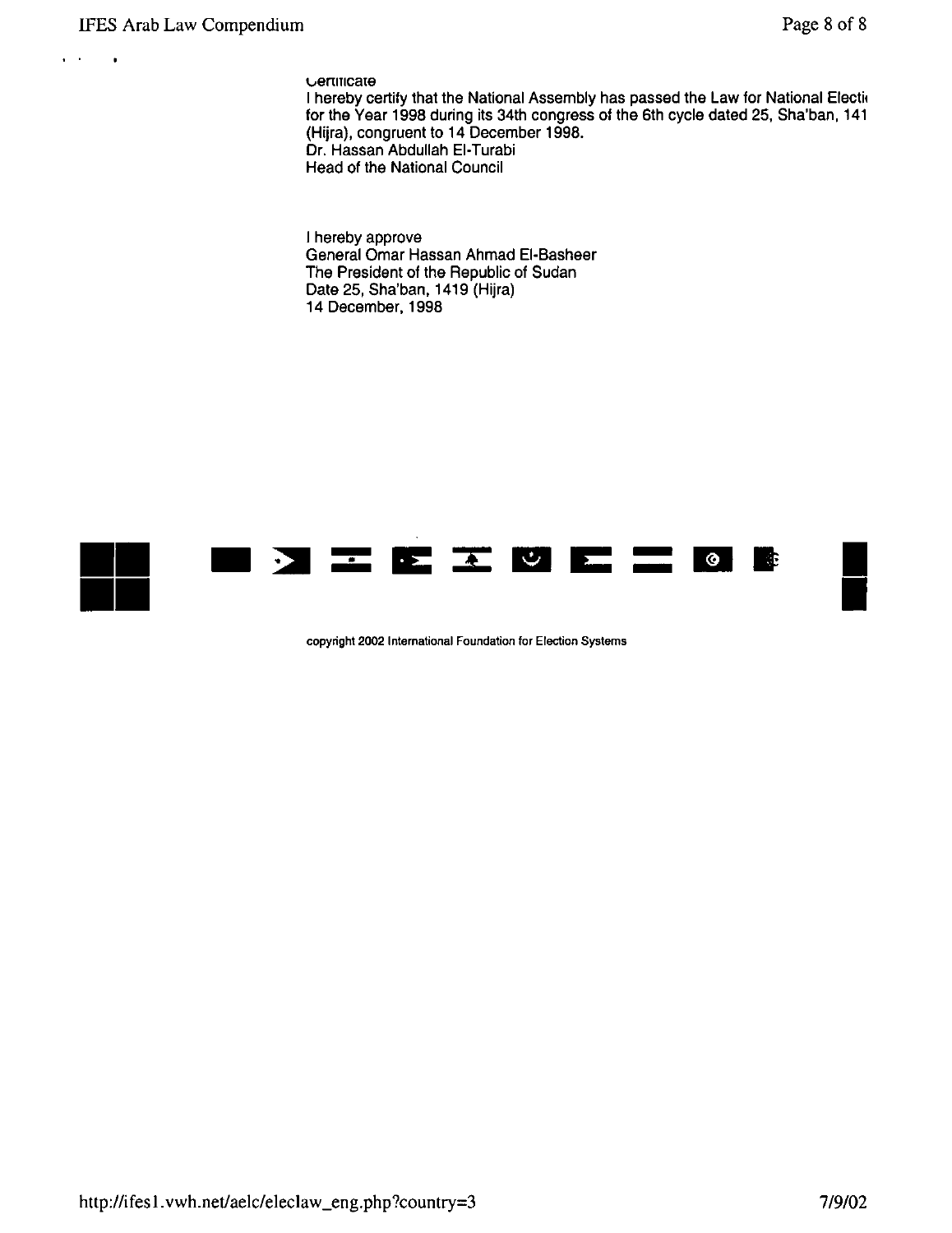# **NEW** DOCUMENT

 $\sim 10^{11}$  km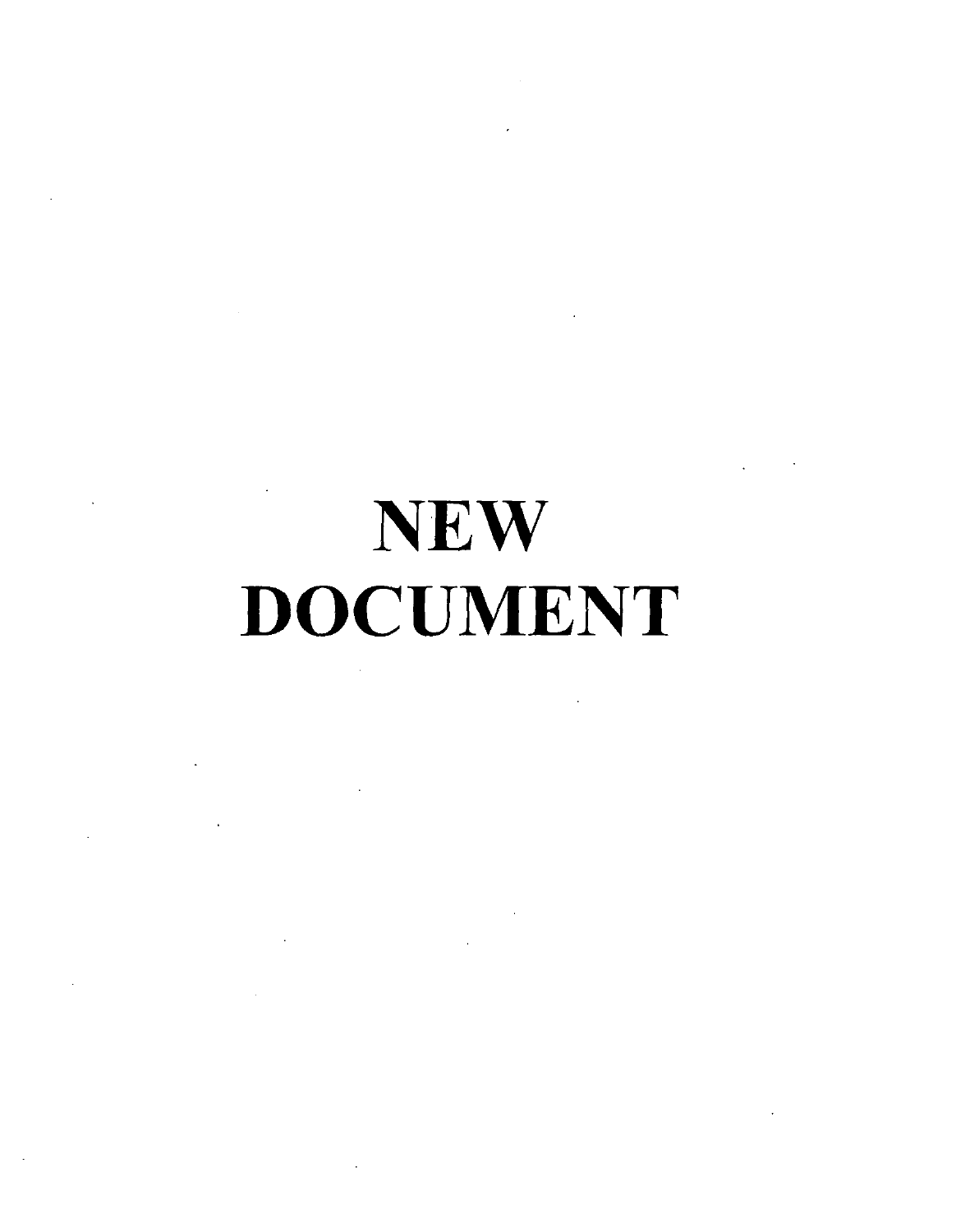| Sudan<br>Independence      | 1 January 1956 from Egypt and UK                    |
|----------------------------|-----------------------------------------------------|
| Government                 | Presidential-parliamentary (military-<br>dominated) |
| Election Law               | General Elections Law for the Year 1998             |
| Suffrage                   | 17 years old                                        |
| <b>Last Election</b>       | 2000 (Exec), 2000 (leg)                             |
| <b>Next Election</b>       | 2005 (Exec), N/A (Leg)                              |
| Seats In Parliament        | 360                                                 |
| #of Women in<br>Parliament | 35 (2.7%)                                           |

General Elections Law for the Year 1998 (Law No. 15 for the Year 1998)

In accordance with the constitution of the Republic of Sudan for the year 1998, the National Council has passed and the President of the Republic has signed the law whose text reads as follows:

Chapter One: Preliminary Provisions: Title of the Law and its Application

Article One: This law shall be called "General Elections Law for the year 1998", and shall be put into force upon its certification.

Deletion and Exception

Article Two: The General Elections Law for the year 1995 shall be revoked, however, any regulations or rules issued since shall stay effective unless abrogated or modified according to the articles of this law.

**Definitions** 

"

Article Three: The following words and expressions, wherever stated in this law, shall have the meanings assigned thereto hereunder unless the context provides otherwise:

The National Circle means the geographic circle that comprises electors eligible to vote for the National Referendum or the President's election or members of the National Assembly.

The Provincial Circle means the geographic circle that comprises electors eligible to vote for the Provincial Magistrate or the Provincial Assembly members.

The Local Circle means the geographic circle that comprises electors eligible to vote for members of the Local Assembly.

The Referendum means the procedure that is carried out by "The Commission "to hold a national referendum according to article 26 of this law.

The Higher Councils means the councils formed according to article 6 of this law.

The Periphery Council means the periphery council for any election or referendum formed according to article 8 of this law.

The Elector means the elector for the direct or special or indirect elections whose proficiency requirements are detailed in article 10 of this law.

The Elections means the polling of the electors according to the Constitution and the Law to elect the President, or Provincial Magistrates, or National Assembly members, or Provincial or Local Assembly members, or the governor or the members of any party "The Commission" should hold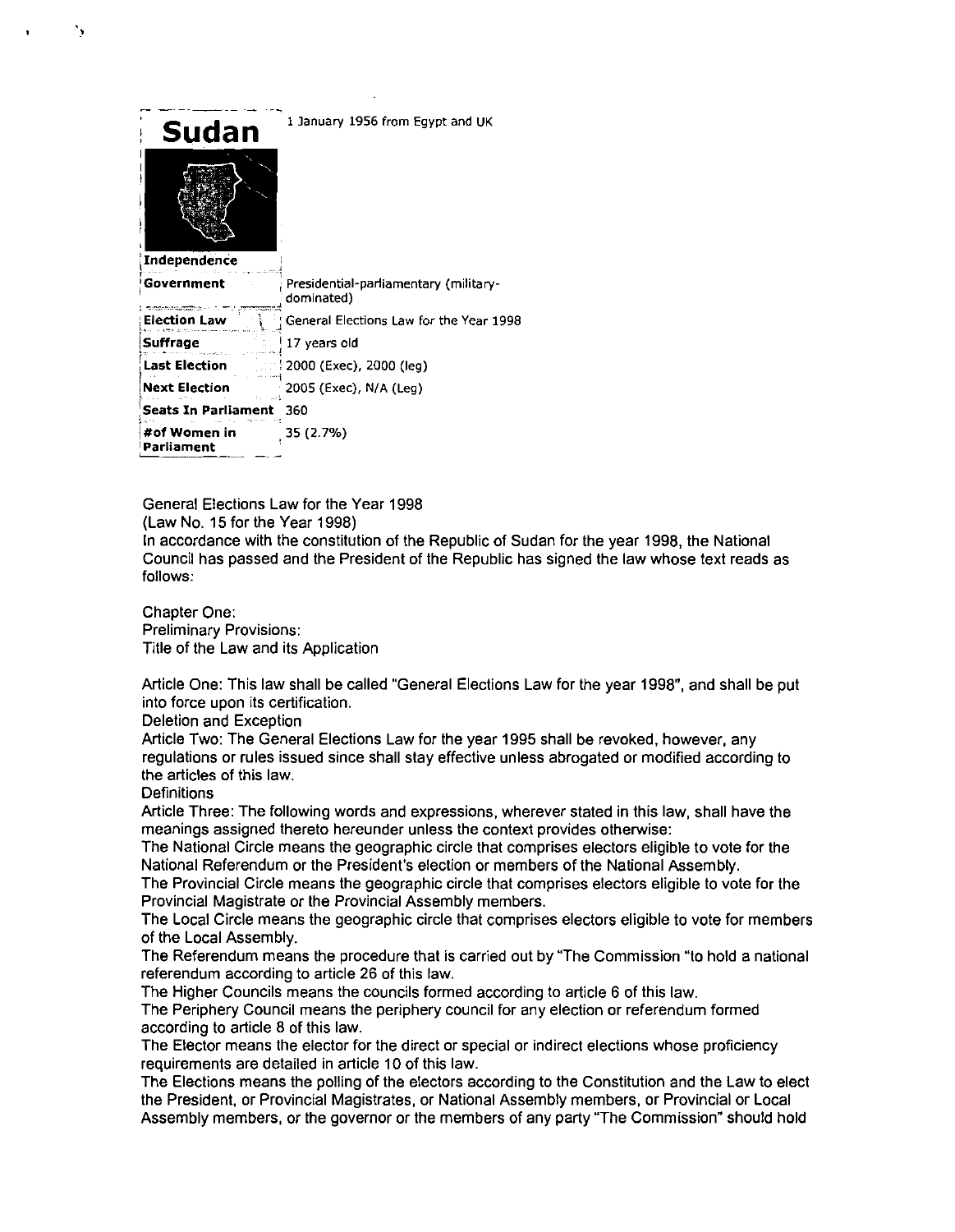a referendum for.

"

The Commission means the general elections' commission mentioned in article 4 of this law. Chapter Two:

The Commission:

The Commission and its Structure and its Responsibilities

## Article Four:

1- An independent commission shall be established and named "the General Elections Commissions" having a legal personality.

2- By a Presidential decree and the approval of the National Assembly, The Commission shall comprise of a president and two members, on the condition that they are chosen for their merit, neutrality and honesty. The President shall fix their stipends.

3- The Commission shall be liable to the President and the National Assembly for its actions. The Commission's Jurisdictions and Powers

Article Five: "The Commission" shall have the jurisdiction and the power to prepare the general record and any other document, and to impose general rules for the elections and the referendums, and to take executive measures to administer these acts. The Commission, and none else, shall have the following jurisdictions and powers:

a) Preparing the general elections record, its publication, its safekeeping, its annual revision and its endorsement,

b) Preparing the electors' record for the indirect elections,

c) Carrying out the elections for the President of the Republic or the Provincial Magistrate, and for members of the National Assembly and of the Provincial and Local Assemblies,

d) Carrying out the referendum according to the constitution of the Republic,

e) Delineating the geographic circles for the direct elections,

f) Displaying fairly the candidates to the voters through the public media and communication means,

g) Fixing the procedures and the time schedules for the candidates to declare their candidacy and their endorsement, for the appeals and the tasks of the "Reconciliatory Council", for the withdrawal of candidates and for the final tally of the candidates,

h) Regulating the display of the candidates for the public opinion, and preparing labels for the candidates to present them to voters, and arranging the representation of the candidates, and keeping the timing of all these procedures,

i) Fixing the proceedings and the time-schedules and preparing the local polling stations,

j) Fixing the measures to ensure discipline, freedom and justice in the polling proceedings, and to ensure proper control over these measures,

k) Checking the number of voting cards, and regulating the tally of the final results, the elections and the referendum, and declaring the election's or the referendum's final results,

I) Postponing any election's or referendum's procedure due to a force majeure, and abrogating the election results if the Commission receives any proof of misconduct in any circle, on the condition that it should redress the faux pas as soon as possible,

m) Fixing the tasks, the powers, the procedures and the service conditions of the registration officers or the election or referendum officers,

n) Rectify any matters or procedures or orders necessary for the registration or the election or the referendum processes.

### Chapter Three:

The Higher Councils and the Appointment of Registration and Election Officers: Creation of the Higher Councils

Article Six: The Commission shall create Higher Councils for the Provinces to revise the registration process, or to carry out elections or referendums, or to carry out any procedure falling within the Commission's jurisdiction. Members of the Higher Councils shall be chosen for their neutrality, independence and honesty.

The Higher Councils' jurisdictions and powers

Article Seven: The Higher Councils shall have the following jurisdictions and powers:

a) Issuing orders or decisions or measures to control the registration process or the elections or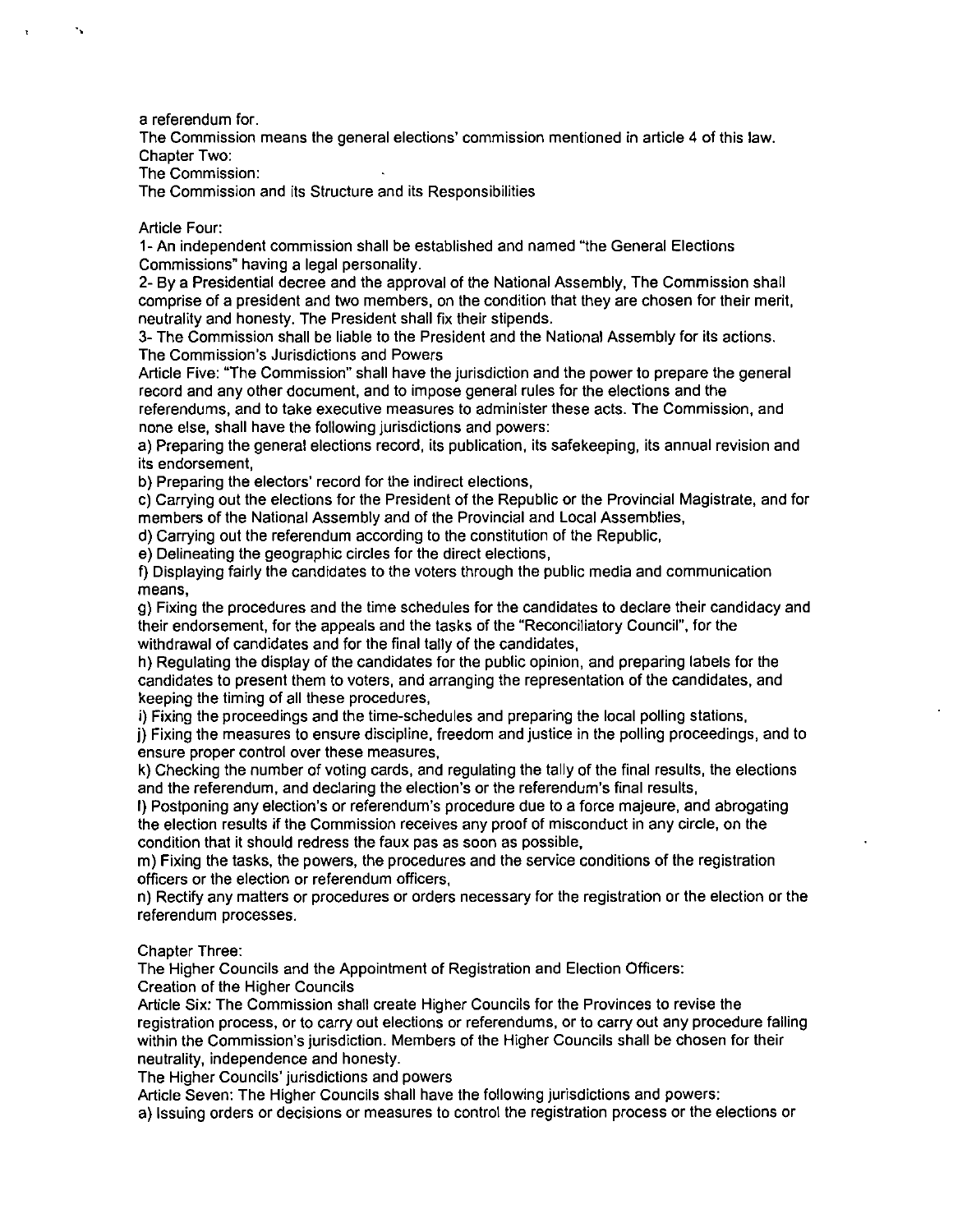the referendum processes according to the rules of this law and the rules enunciated by the Commission,

b) Prompting the necessary arrangements for the candidacy and the general display of the candidates to the voters, and regulating the publication and the promotion of the candidates' programs,

c) Taking the necessary arrangements to run the voting procedure,

d) Conveying any results or recommendation to the Commission,

e) Any other jurisdictions or powers designated to it by the Commission.

Creation of Periphery Councils

Article Eight: The Higher Council has the right, upon the approval of the Commission, to create temporary Periphery Councils in every referendum circle or station or indirect election post, and to fix their jurisdictions and powers.

Registration and Election Officers

Article Nine:

-,

1- The Commission appoints permanent officers to regulate the public election record and to maintain it, or temporary officers to review the public election record in the Periphery Council's command headquarters that has that authority.

2- The Higher Council appoints temporary officers to carry a referendum for or to elect the command of any Periphery Council in any indirect election post or circle.

3- The Commission has the right to appoint temporary councils to do any check or investigation or revision concerning any election or referendum.

Chapter Four:

The Public Election Record: Eligibility of the Voter

Article Ten:

1- The voter must be:

a) Sudanese,

b) 17 years old,

c) Sane.

2- The voter voting for direct elections has to have resided in the circle where elections will take place for at least three months at the time of the closing of the voters' record.

3- The voter voting for the Presidency or taking part of the referendum while outside Sudan has to be residing in the foreign country with the appropriate visa and not merely visiting.

4- The voter voting for the scientific section must have had a diploma in a field requiring the completion of two or more years past secondary education and licensed from the appropriate authority.

5- The voter voting for the professional section must be a member of a national union or a provincial union or whatever takes their places.

Preparing the Election Record

Article Eleven:

1- The Commission does the following:

a) Tallying all the voters according to their eligibility standards and enrolling them in the public election record,

b) Stating the place of residence of the voters and preparing lists of them in the election record on the national circle or the provincial or local circles, and maintaining that record,

c) Declaring the voters from the scientific and professional sections in a record and maintain it,

d) Reviewing what has been declared in the record two months before the end of the year to check whether the voters declared meet the eligibility standards, or declare them in a different list if they change their places of residency, or take out any voters who lost their eligibility standards, e) Publish all the lists and make them open to any review or appeal so that they would become final lists in the record by the end of the year.

2- The Commission might ask the aid of any popular or governmental front to be able to declare and encompass the voters or to register them.

Delineating the Circles

Article Twelve: The Commission delineates the circles for direct elections on the condition that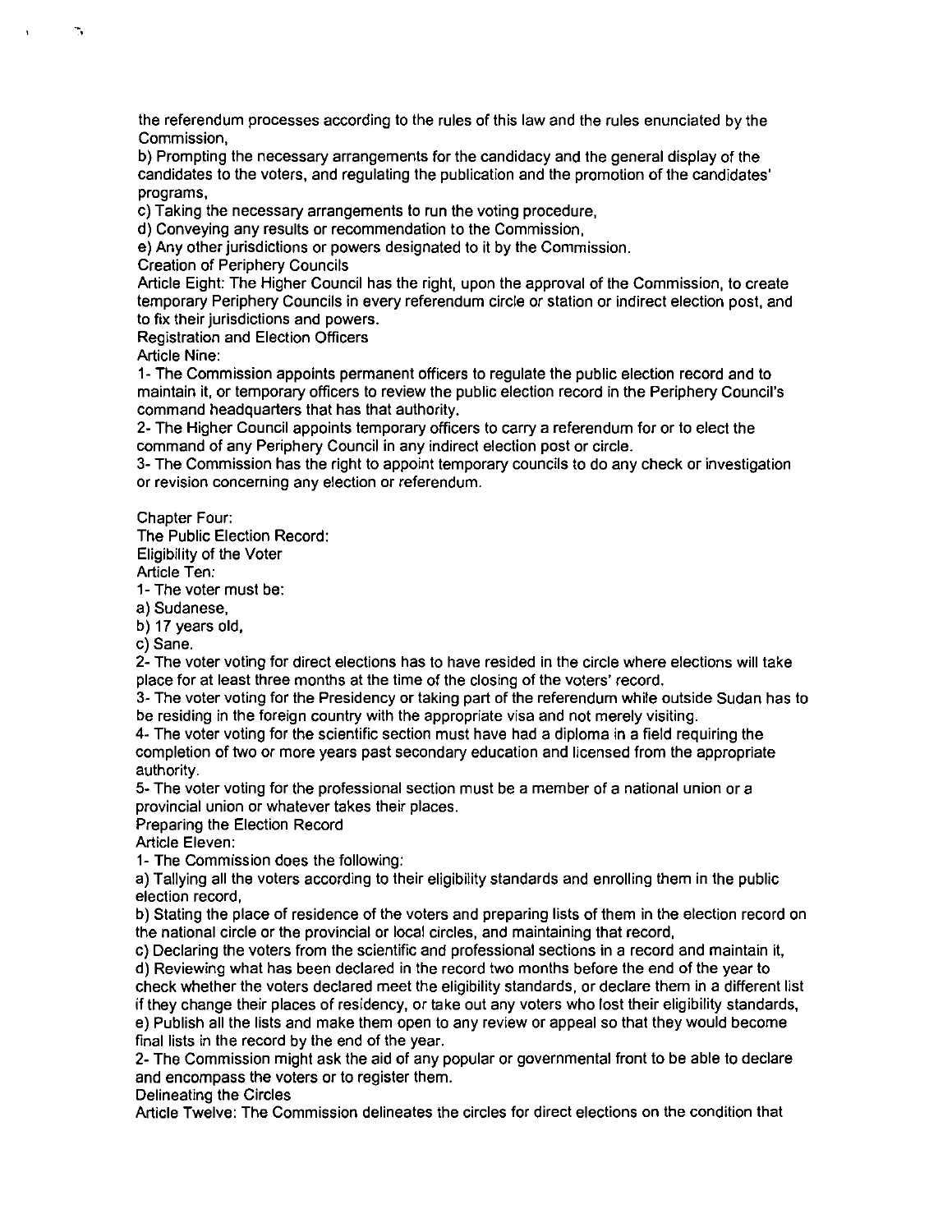the number of people encompassed into the National Circle must not be in excess of or less than 20% of the median standard. The median standard represents the total population of the Sudanese Republic or province or locality divided by the number of members in the National Assembly or the Provincial or Local Assemblies who were elected directly respectively.

### The Evidential Force of the Election Record

Article Thirteen: When the Commission certifies the election record after its closing at the end of the year, it becomes an evidence regarding the eligibility of the registered voter, and no appeal would be heard about any procedure pertaining to it.

Chapter Five: Nomination and Accession: Nomination of the Candidate

Article Fourteen:

1- No person can nominate themselves for the elections,

2- No less then 20 people can nominate a candidate for the elections for a membership in the National Assembly or the Provincial or Local Assemblies, on the condition that these candidates should meet the eligibility of the voters,

3- No fees shall be levied from the candidate, however, every nominee has to pay nomination fees, and every nominee has to pay insurance according to the regulations,

4- Every nomination shall hold the candidate's name and address and qualifications, in addition to the names and addresses of the nominators. The candidate should meet the eligibility standards stipulated in the constitution and the law, and his written agreement to the nomination has to be attached.

Eligibility of the Candidate

Article Fifteen:

1- The eligibility requirements for the candidate for the membership of the National Assembly or the Provincial or Local Assemblies are the same requirements stipulated in article 68 of the constitution,

2- The eligibility requirements for the candidate from the scientific section should be the same as the eligibility requirements of the voters of that section according to article 10(4) of the law,

3- The candidate from the professional section should be a member of National or Provincial Union or whatever takes their places according to article 10(5) of the law.

Obligations of the Candidate for the National, Provincial or Local Assemblies

Article Sixteen: no person shall be nominated to the National, Provincial or Local Assemblies unless they present the following to the Commission:

a) Acknowledgment to abide by the constitution,

b) A certificate of their resignation from any public office, provided they do not lose their workers' status,

c) A declaration by the candidate whether they are independent or they belong to a registered group in accordance with the Organizing of Political Allegiance Law for the year 1998. Acceptance of the Nominees

Article Seventeen: The Higher Council shall accept the nominees after the lapse of the appeal period according to the regulations.

The Reconciliatory Council

Article Eighteen: The Commission might appoint in any National, Provincial or Local circle a temporary Reconciliatory Council from scrupulous people who are not to be nominees.

Jurisdiction of the Reconciliatory Council

Article Nineteen: The Reconciliatory Council shall discuss and consult with all candidates after the lapse of the administrative and judicial appeal period in order to convince any candidate to willingly withdraw their nomination.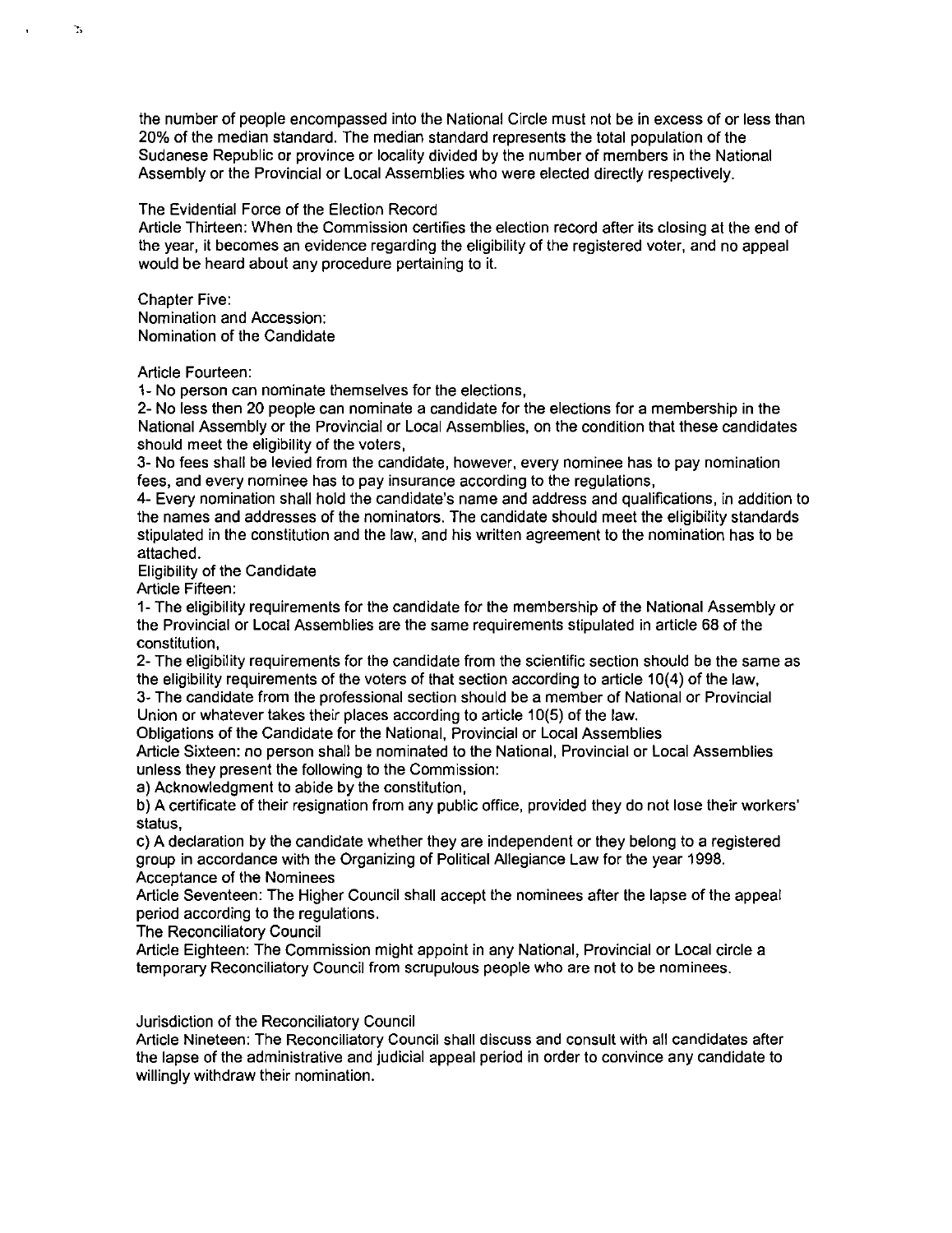Chapter Six: The Presidential Election: Nomination for the Presidency Article Twenty:

٠.

1- No less then 100 people from each province from no less than one-half of the total provinces of Sudan and who meet voter eligibility requirements shall nominate any person who meets the requirements for the Presidency for the position of the President,

2- It shall be provided in the nomination application the name of the candidate, their address and their qualifications, the names of the people who nominated them, their addresses and qualifications. Also attached must be the candidate's written approval of their nomination,

3- The candidate pays no fees. However, the person who nominates a candidate has to pay a nomination fee, and the candidate has to pay insurance money in accordance with the rules. The Presidential or Local Magistrate Candidate's Obligations

Article Twenty-one: No one shall be nominated for presidential or local magistrate position unless the following are satisfied:

a) A commitment to adhere to the constitution,

b) A resignation-approval certificate if the candidate was a public employee,

c) A declaration by the candidate that they were independent or belonged to a grouping registered according to the Organizing of Political Allegiance Law for the year 1998.

The Commission's Placing of the Presidential Nomination's Rules

Article Twenty-two:

1- The Commission shall place the rules and time schedules for the nomination according to eligibility, and for the appeals and the resolution of these appeals,

2- The Commission shall place the rules and time schedules for the fair exposing of the Presidential candidates,

3- The Commission shall conduct the voting course and set the time schedule and the regulations for this course.

Chapter Seven: The Ballot Designating and Regulating the Ballot Center

Article Twenty-three:

1- The Commission shall designate the ballot centers to receive voters taking into consideration their closeness to voters' homes. The Commission shall also regulate the working of these centers, their duration, their conclusion, their order and their cleanness of any form of electoral corruption,

2- The Commission shall make arrangements to help handicapped or illiterate individuals, and to gauge election slips and election boxes, and to tally the votes with every precision, revise the tally and reach a result,

3- The Commission shall organize the acceptance of the nominees' delegates and their attendance of the voting and counting processes.

The Conscientious Observers

Article Twenty-four: The Commission shall appoint legal or judicial or other conscientious observers in consultation with the authorized authorities to improve the procedures and to constitute the general certificate for the lawfulness and the impartiality of the elections. The Election's Results

Article Twenty-five:

1- The Higher Council with full constituency shall decide the result of the elections in the following manner:

a) If all other nominees withdrew their nomination leaving only one winning by consensus,

b) If one of the nominees won by getting the highest votes,

2- The result shall be yielded to the Commission, and any appeal will be filed with it according to the rules, then the Commission shall decide if a revision is required and declare the validity or invalidity of the final results as soon as possible,

3- When the Commission declares the final results, they become a fait accompli and no judicial or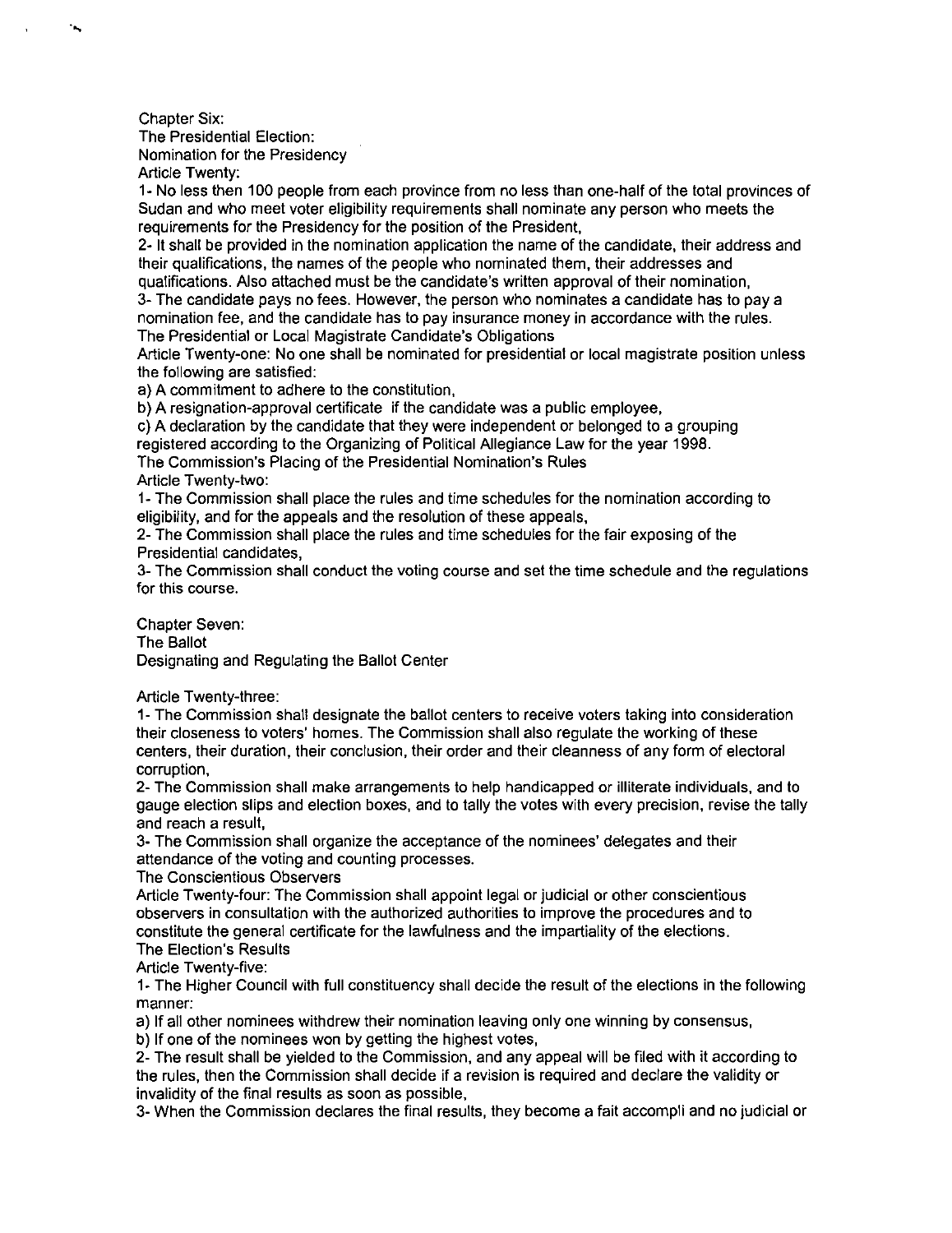administrative appeal shall be heard concerning them,

4- The Commission shall declare the election results through audio-visual media.

Chapter Eight:

 $\sim$   $\approx$ 

The Referendum

Yielding the Matter to the Commission for Referendum

Article Twenty-six: The Commission holds a referendum regarding any matter proposed to it by the President or the National Council if agreed upon by consensus or a (50%+1) majority vote, for the reason of making a decision in any matter that reverberates the higher values or the national will or the public interests.

Referendum Procedures and Rules

Article Twenty-seven:

1- The Commission shall determine the time of exhibiting the matter proposed for the referendum so that the public has sufficient time to become acquainted with it and discuss it,

2- Only people who are eligible for voting shall partake in the referendum,

3- Exhibiting the proposed matter shall be done in a period not exceeding sixty days from the day the Commission receives it according to rules specified by the Commission,

4- The Commission shall conduct the referendum and declare the results,

5- The proposed matter shall pass in a referendum if it wins the confidence of (50%+1) of the eligible voters,

6- Any matter approved by a national referendum shall have a status above the statute and shall only be revoked according to the rules of the constitution.

Chapter Nine:

Membership of the National Assembly and the Provincial Assembly

Membership of the National Assembly

Article Twenty-eight: The National Assembly shall comprise of 360 deputy members elected according to the following:

a) 270 deputies voted directly from the National Circles,

b) 90 deputies voted by special voting and indirect voting in the following manner:

1- 35 female deputies elected by special voting from female voters, each deputy representing one province, except for the most inhabited three provinces where each province is represented by three deputies, and the next more inhabited three provinces where each province is represented by two deputies,

2- 26 deputies elected by special voting from voters from the scientific section in accordance with article 10(4) registered in each province, where each province is represented by one deputy, 3- 29 deputies elected by indirect voting from voters from the professional section in the following manner: - 11 deputies elected by members of the Workers' Union General Conference nationally in Sudan; - 10 deputies elected by members of the Farmers' Union General Conference nationally in Sudan; - 3 deputies elected by members of the Employers' Union General

Conference nationally in Sudan; - 5 deputies elected by members of the Shepherds' Union General Conference nationally in Sudan.

Membership of the Provincial Assembly

Article Twenty-nine:

1- The Provincial Assemblies shall comprise of a number proportionate with the population density in the following manner:

a) where the Province's total population is not in excess of one million: 48 deputy members, b) where the Province's total population exceeds one million but is less than two million: 60 deputy members,

c) where the Province's total population exceeds two million but is less than three million: 72 deputy members,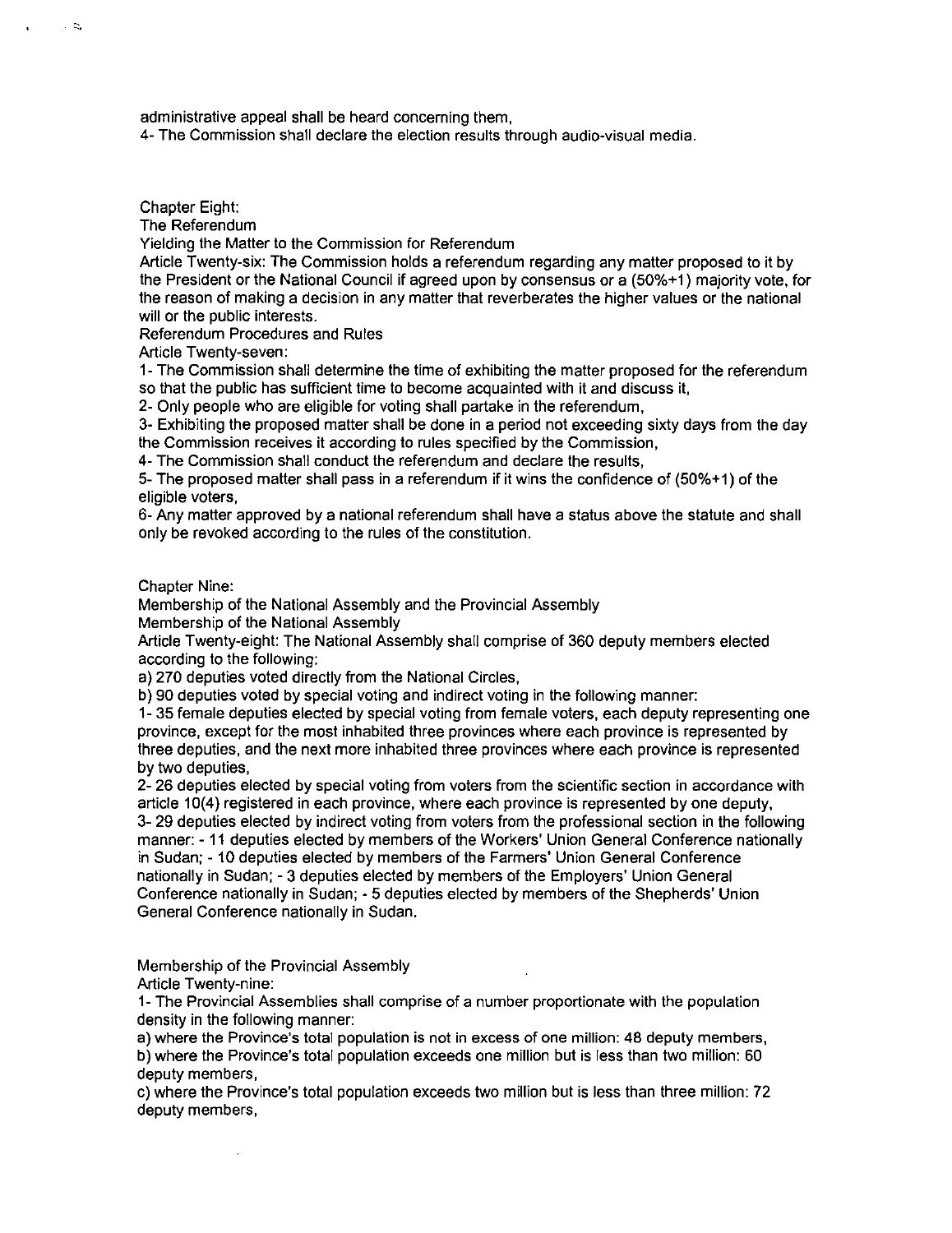d) where the Province's total population exceeds three million: 84 deputy members,

2- Three quarters of the number of the members of the Provincial Assembly shall be deputies elected by direct voting in the Provincial Circles,

- -- ------- - --------------

3- One quarter of the number of the members of the Provincial Assembly shall be deputies elected by a special vote or indirect vote in the following manner:

a) one third female eligible voters in the Province (4 or 5 or 6 or 7 deputies according to the number of the Assembly),

b) one third scientific from the scientific voters section in the Province (4 or 5 or 6 or 7 according to the number of the Assembly),

c) one third professionals from the professional voters section in the Province (4 or 5 or 6 or 7 according to the number of the Assembly), provided that each union's voters elect one deputy representing them. The Commission shall decide, where the number of deputies from the Professional section exceeds four in anyone Province, to raise the number of representation of a section by one deputy or two deputies according to the number of members of the section and their effectiveness.

Chapter Ten: General Provisions The Administrative Structure

Article Thirty:

 $\sim$   $\approx$ 

1- The Commission shall establish its administrative and functional structure, and submit it to the President for approval,

2- The Commission can appoint employees and workers in accordance with its functional structure,

3- The Commission shall decide the terms of service for temporary employees appointed for registration, elections and referendum.

The Commission's Budget

Article Thirty-one:

1- The Commission shall have an independent budget prepared according to sound accountancy principles in order to carry out its tasks, and shall submit it to the President to endorse it within the national state budget,

2- The Commission's funds shall be deposited in checking or savings accounts in the banks according to the banking regulations observed in the country,

3- The Commission shall retain accurate and complete accounts, and it will also retain books and documents according to sound accountancy principles.

**Revision** 

Article Thirty-two: The Public Revision Department or whoever it authorizes under its supervision shall revise the Commission's accounts at the end of each fiscal year in order to submit it to the President and to the National Assembly.

The Head and Members of the Commission's Immunity

Article Thirty-three: Unless caught red-handed, no criminal procedures shall be taken against the head of the Commission or any of its members without the sanction of the President. The Authority to Utilize Means of Public Transportation

Article Thirty-four: The Commission can, upon the approval of the President and in serious cases, when conducting Presidential or Magistrate election or the referendum, and in coordination with the specialized state department, temporarily use the necessary means of transportation from the public sector.

The Authority to Issue Rules

Article Thirty-five: The Commission can issue rules to help implement the provisions of this law.